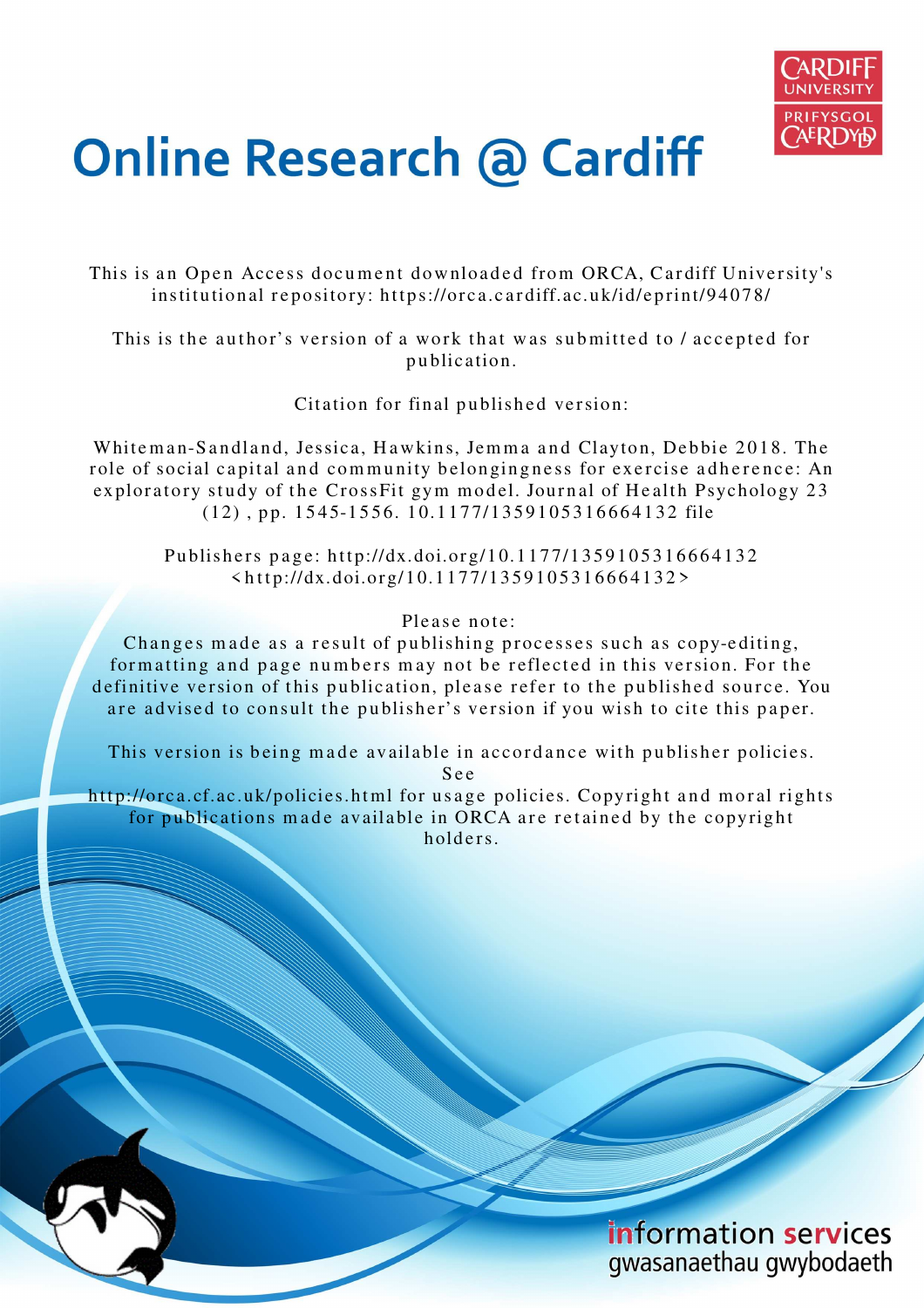# **The role of social capital and community belongingness for exercise adherence: An exploratory study of the CrossFit gym model**

# **Abstract**

This is the first study to measure the 'sense of community' reportedly offered by the CrossFit gym model. A cross-sectional study adapted Social Capital and General Belongingness scales to compare perceptions of a CrossFit gym and a traditional gym. CrossFit gym members reported significantly higher levels of social capital (both bridging and bonding) and community belongingness compared with traditional gym members. However, regression analysis showed neither social capital, community belongingness, nor gym type were independent predictors of gym attendance. Exercise and health professionals may benefit from evaluating further the 'sense of community' offered by gym-based exercise programmes.

# **Keywords**

Community health psychology, social capital, exercise behaviour, physical activity, social support.

# **Introduction**

The long-term health benefits of exercise include reduced mortality rates from chronic illness such as, hypertension (Kokkinos, 2012) and cancer (Friedenreich, 2016) improved movement function in conditions such as arthritis (Macera et al., 2003) and reduced incidence and better management of conditions such as cardiovascular disease and diabetes (Reiner et al., 2013; Warburton et al., 2006). Additionally, exercise has been found to help improve psychological factors such as stress, anxiety and depression (Asmundson et al., 2013; Josefsson et al., 2013; Warburton et al., 2006). The short term benefits of exercise are also recognised, for example, Maher et al. (2013) found that satisfaction with life was improved among a sample of 18-25 year olds on days that they participated in exercise when compared to days they had not exercised.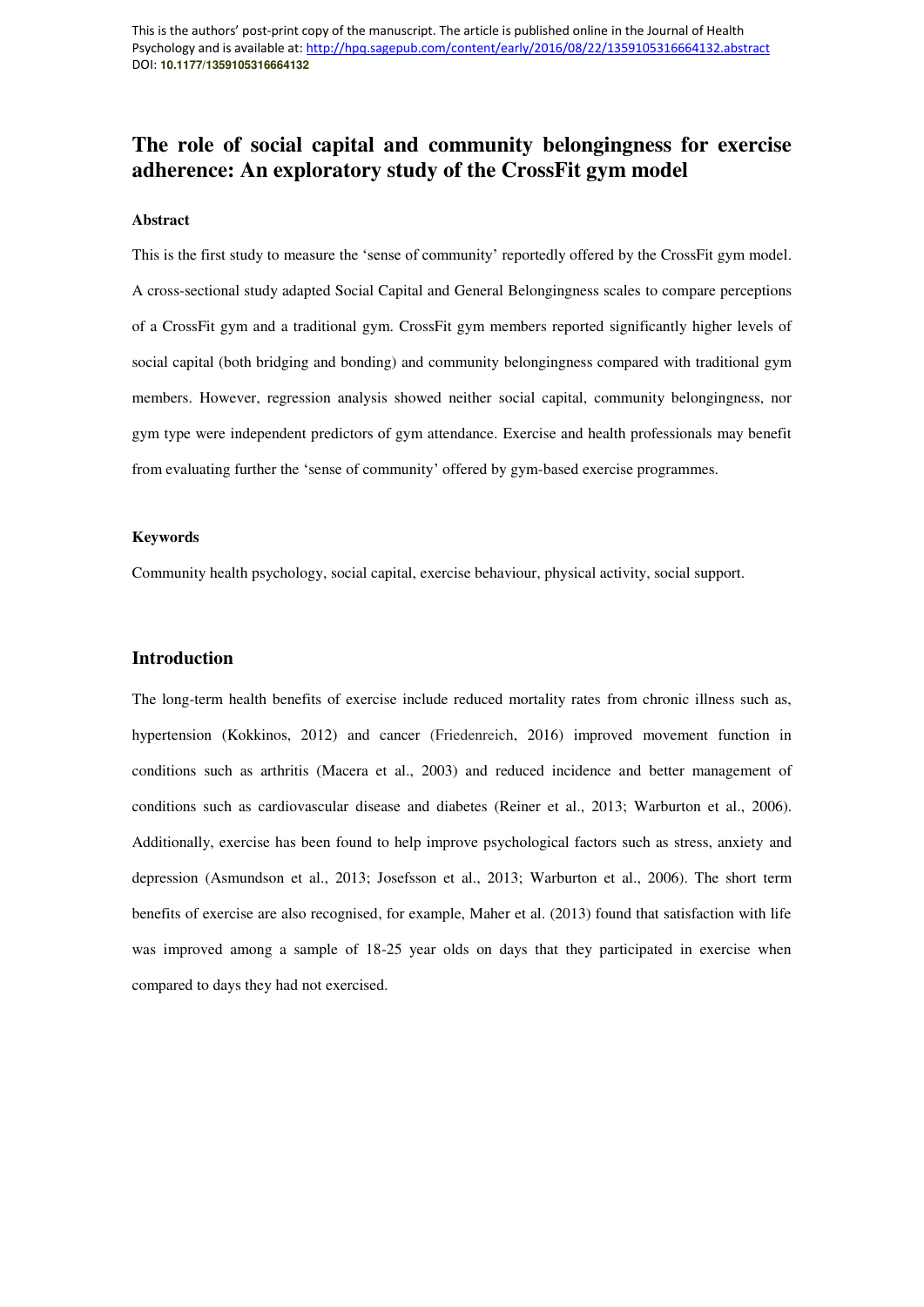Despite the known benefits of exercise, the UK government has highlighted that the UK population is not active enough to achieve a status of good health (Public Health England, 2013). National guidelines for the recommended levels of exercise advise that adults aged between 16-64 years old should participate in at least 150 minutes of moderate-intensity aerobic exercise (e.g. fast walking or cycling) or 75 minutes of vigorous-intensity aerobic exercise (e.g. running) each week. However, it has been reported that only 31% of the adult UK population met the NHS (2013) recommendations in 2014 (NatCen Social Research (2015).

The use of a gymnasium (gym) is one way in which people can increase their exercise levels. Traditional gym-based exercise is the primary method used to increase exercise levels through exercise referral schemes in the UK. The present study examines a novel gym environment, CrossFit, which is fast growing in popularity (Partridge et al., 2014). CrossFit began as a training regime originally founded by Greg Glassman in California, United States of America in the mid-nineties. Since then it has evolved into a trademarked company in the fitness industry with approximately 13,000 CrossFit gym affiliates worldwide. Recently, the UK fitness industry has seen a rise in the number of CrossFit Gyms (CFG) which currently stands at 501 (CrossFit Map, 2016). Distinct differences separate a CFG from a traditional gym (TG). CFGs are ordinarily located within industrial premises in industrial estates with an open plan floor space free from typical exercise equipment such as treadmills; instead, functional style equipment is used to facilitate exercise and the outdoor space is often utilised for exercising. The workouts consist of a variety of strength and conditioning exercises including: free weights, skipping, rowing and running. TGs are ordinarily found in purpose built buildings with modern interiors containing high tech electrically operated exercise apparatus often fitted with sockets for headphones and TV screens. Equipment in a TG includes rowing, cycling and treadmill exercise machines alongside a range of weight based machines and free weights.

Whilst both types of gym offer a way to increase exercise, some short fallings of gym based exercise have been recognised. For example, drop out from gym-based exercise programs has been shown to be high.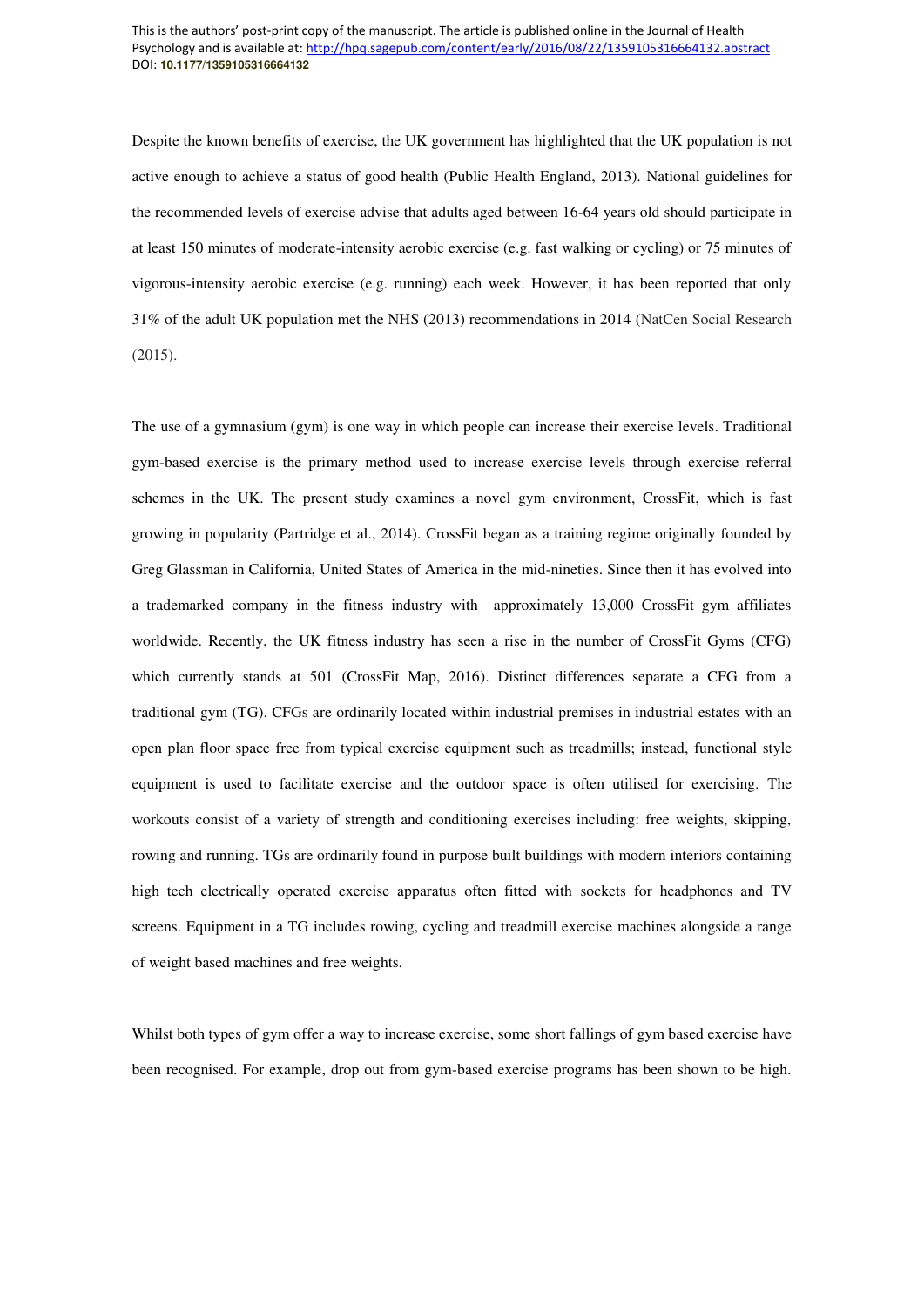Matsumoto and Tekenaka (2004) found that 50% of people joining a gym fitness program will drop out after six months, and Dishman et al. (1985) reported a 20-50% withdrawal of exercise programs in the first five to six months. Explorations into barriers for gym attendance have shown that personal barriers, such as lack of self-efficacy, low body image and poor time control, as well as contextual barriers have a profound influence on poor exercise adherence (Biddle et al., 2015). For example, the gym environment can be perceived as intimidating and not offering many opportunities for social interaction (Williams et al., 2007). Interventions to improve exercise adherence have often focused on influencing individual motivations, using theoretical models such as Self-Determination Theory (Deci and Ryan, 2002). Selfefficacy had been identified as a key factor for predicting (Flora et al., 2015) and improving exercise adherence (Buckley, 2014; McAuley and Blissmer, 2000), with studies demonstrating the positive impact of social support on self-efficacy (Resnick et al., 2002) and ultimately on levels of exercise adherence (Cooper et al., 2015). Nevertheless, to the researchers' knowledge no research has considered how the contextual environment and ethos of the gym itself may encourage social support. Exploring different types of gym models may give some insight into how social support could be facilitated and ultimately how this might impact on exercise adherence. Perhaps, instilling a sense of community or belongingness in a gym setting may influence participation and adherence to exercise.

The present study explores a unique contextual factor of a CFG, the social environment, by comparison to a TG. There are observable differences in the management of CFGs which may affect the social environment; two examples will be considered, the process of induction of new members and the group exercise program. New CFG members start at the same scheduled opportunity which occurs once per month, they spend six sessions together on a group induction; this gives opportunity to form social relationships. During this phase members are called 'on-rampers' which may give new members a social identity as suggested by Tajfel and Turner's (1986) theory. Additionally, this process may enhance a sense of belonging as suggested by Walton et al. (2012). Another way in which a CFG seeks to enhance the social environment is through the emphasis on group exercising, which has been found to have a positive effect on exercise adherence (Spink and Carron, 1992). Although members are given the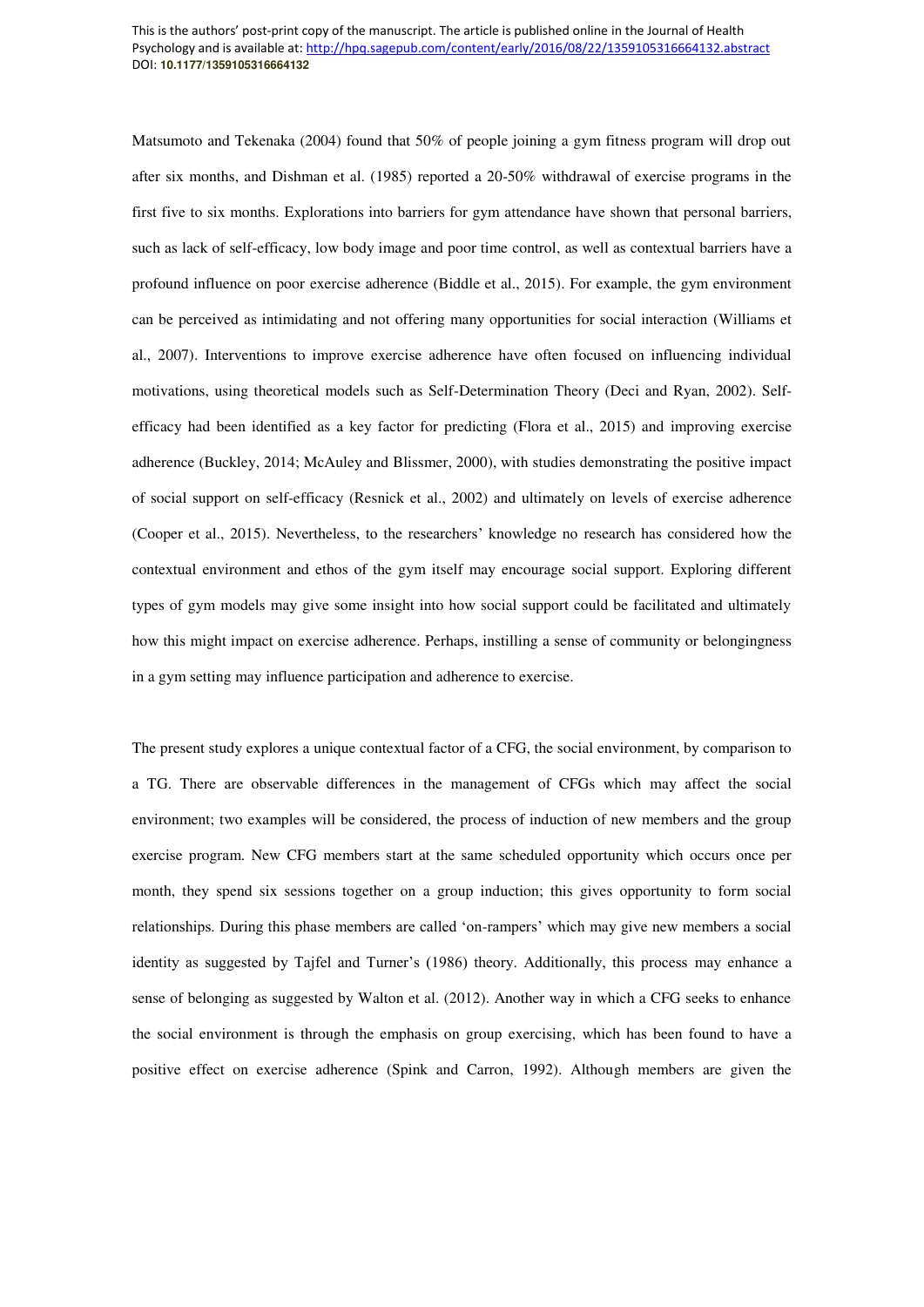flexibility of exercising alone, the programming of a single workout of the day (WOD) encourages members to exercise together during specified times slots throughout the day. Lee and Robins (1998) stated that an environment exhibiting community and promoting increased social interaction, where members have the opportunity to identify with other members, has the ability to strengthen a community environment. CrossFit appears to be grounded in an ethos of community building which may be expected to enable high levels of bridging and bonding social capital. Research surrounding social environments yields interesting findings which can be examined in relation to exercise adherence within gyms. Social support has been shown to be linked to greater self-efficacy and confidence (Molloy et al., 2010) which in turn can lead to increased participation in exercise. Group exercise programs offer greater opportunities to increase social support and create a social community in comparison to individual exercise. Markman (2012) noted that being surrounded by people who share the same goals results in a mutual interest of each other's progress. Social groups, such as belonging to an exercise group or gym, are thought to have the capacity to provide people with a sense of meaning, purpose and affiliation (Haslam et al., 2009) which can lead to positive psychological consequences, such as an increased sense of self-worth (Walton et al., 2012). In addition, when people feel like they belong to a group, they are more likely to participate in adaptive health behaviours (Dowd et al., 2014) and define their sense of self in terms of the groups they associate with as supported by social identity theory (Tajfel and Turner 1986). If people identify with an exercise group then they are more likely to place greater value on that behaviour (Burns et al., 2012). This relationship has also been found to be dynamic. Laverie (1998) discovered that people's decision to join an aerobics class was affected by the perceived social identity that would come as a result of joining, if positive social comparisons were made, they would be more inclined to attend.

There is currently no research to substantiate the presence of high social capital and community belongingness within a CFG. Internet searches yield a plethora of information which suggests that social support and a community ethos is high within a CFG but it is important to note that the concepts noted are anecdotal and not grounded in empirical research. This will be the first study to explore whether there are higher levels of social capital and community belongingness in CFG members compared with a group of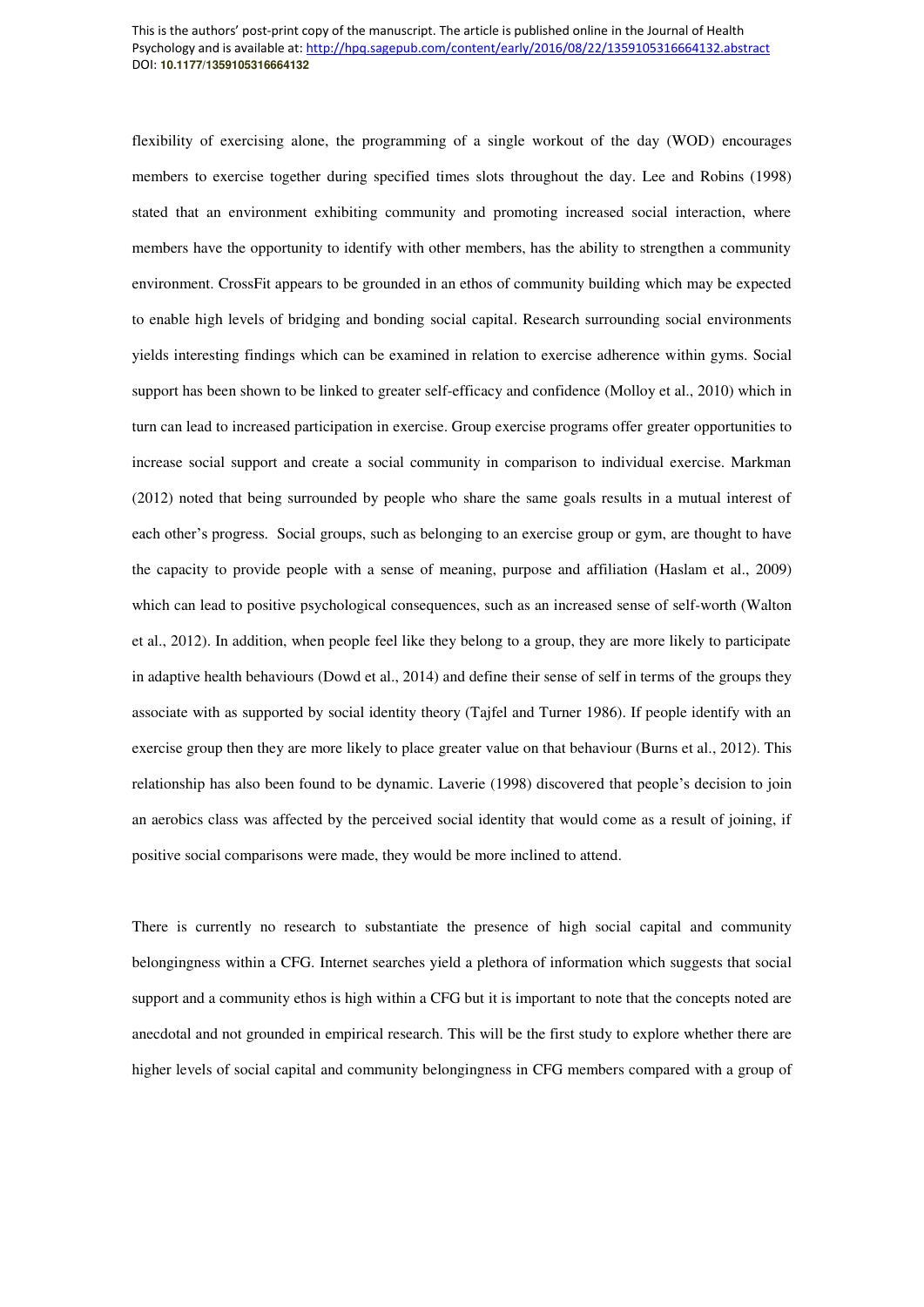TG members. It is hypothesised that higher levels of social capital and community belongingness will be exhibited by members of a CFG compared to members of a TG. It is also hypothesised that higher levels of social capital and community belongingness are associated with more frequent gym attendance, thus gym attendance will be greater among CFG members when compared to TG members.

# **Methods**

# *Participants*

An opportunity sample of one hundred gym members aged between 18 and 69 years were recruited from two different gym types; a CFG (*n=*50, 27 males and 23 females) and a TG (*n=*50, 25 males and 25 females). The CFG and the TG were located within 0.5 miles of one another and therefore capture the same socio-demographic area in Cardiff, Wales, UK. Both gyms were equally accessible with similar opening hours and membership prices. The TG was embedded within a fitness centre, which incorporated additional swimming, tennis and cafe facilities as well as a crèche and nursery for childcare. Only members attending the fitness centre for the sole purpose of using the gym were approached to take part in the study. Members under the age of 18 years old were excluded. All of CFG members approached to take part in the study were recruited, however there was a 24% refusal rate for the TG sample.

# *Procedure and design*

The study employed a cross-sectional design. A self-report questionnaire was used to collect data about social capital, community belongingness and gym attendance, as well as demographic characteristics, in order to make comparisons between the CFG and TG participants. The questionnaire was piloted on a small opportunity sample to test feasibility, face validity and reliability of the adapted scales. Minor amendments were made based on feedback.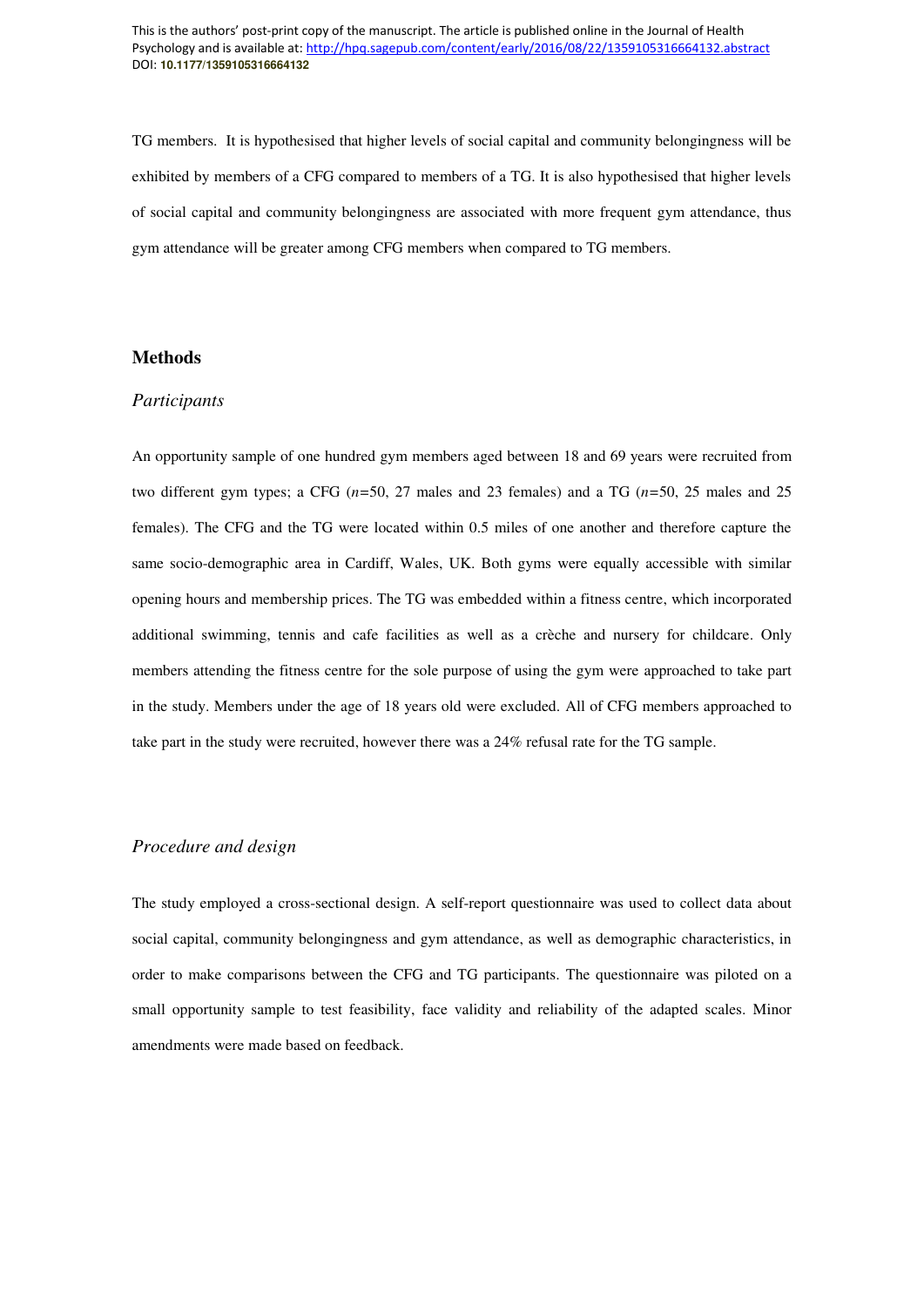Recruitment of participants at the two gyms was undertaken using the same standardised format in both locations. Specifically, a suitable area was designated by the gym managers where the researcher could stand and approach potential participants. When approaching participants, the researcher explained what the study involved and the expected time it would take to complete, participants were given an information sheet to consider the research further and then invited to complete the questionnaire. The researcher was available at all times to answer any questions. When finished, participants were thanked for their time. The study was approved by the XXX Ethics Panel.

## *Measures*

*Sample characteristics.* Information was collected on participants' sex, age (categorised into six age brackets, 18-29, 30-39, 40-49, 50-59, 60-69, 70 and above), and how long the participant had been a member at the gym (less than six months, six months to one year, one year to two years and two plus years).

*Gym related characteristics.* The questionnaire captured how participants spent the majority of their time at the gym (categorised into individual/independent training sessions, group training sessions, or equal amounts of time spent doing individual/independent training sessions and group training sessions).

*Social capital.* The Internet Social Capital Scale (Williams, 2006) was adapted to measure social capital within a gym context. The original scale comprises 20 items and was developed to measure Putnam's (2000) bridging and bonding constructs. Participants answer each item on a five point Likert scale ranging from one (strongly disagree) to five (strongly agree). This scale exhibits high validity for both bridging (10 items) and bonding (10 items) as distinct concepts and dimensions of social capital (Williams, 2006). In general population samples, the scale has been shown to exhibit high internal reliability ( $\alpha$ =.87-.93; Pinho and Soares, 2015). The present study included six items from both the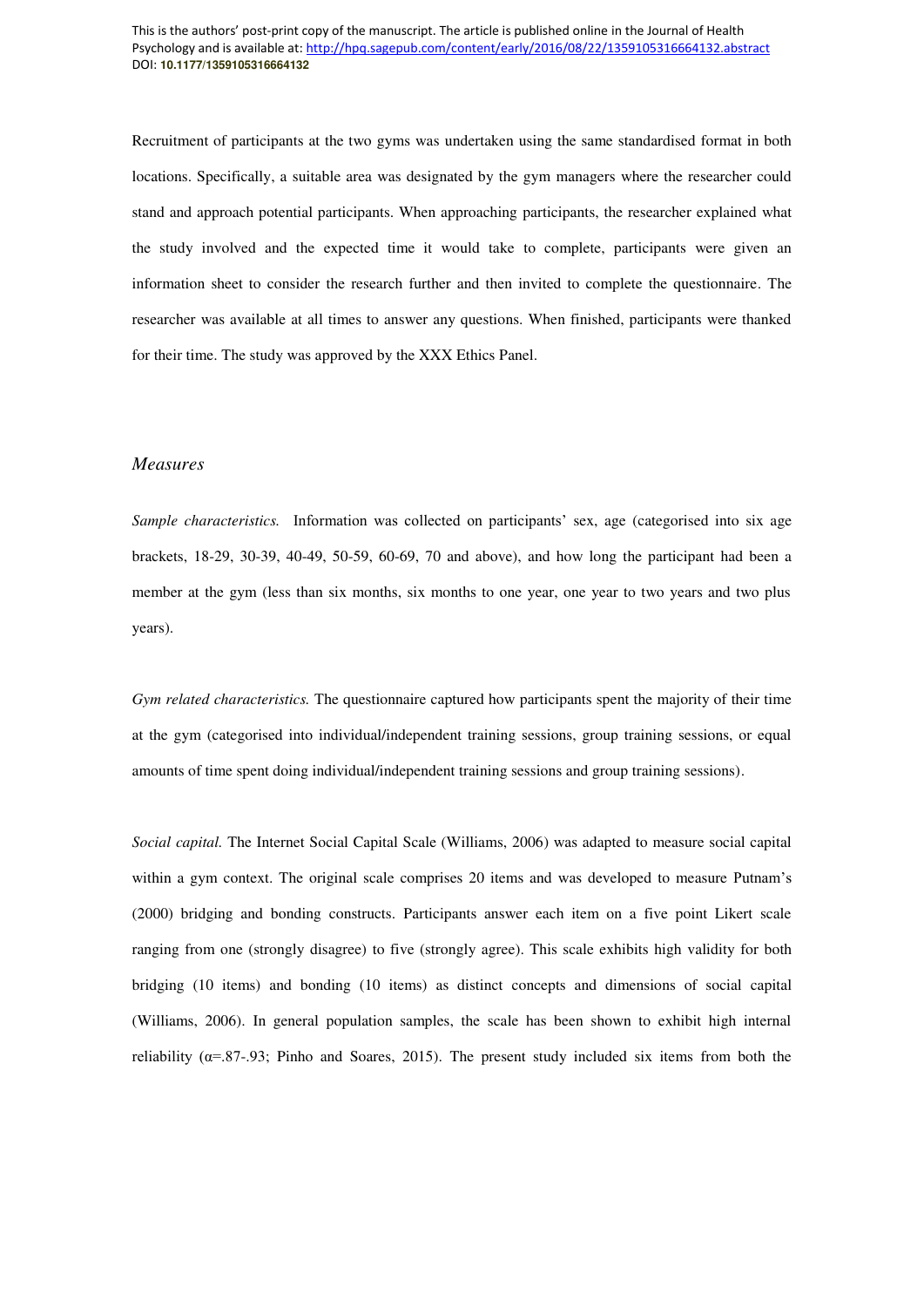bridging subscale and the bonding subscale. Items were included if they were an appropriate fit for the context of the present study and were adapted for use with gym samples (see Table 1). The scoring range for the bonding and bridging subscales was from 6 to 30 and for total social capital the combined range was from 12 to 60. The internal reliability for the adapted scale was  $\alpha=0.94$   $\alpha=0.92$  and  $\alpha=0.90$  for the bridging, bonding and combined social capital scales, respectively.

*Community belongingness.* The General Belongingness Scale (GBS) (Malone, Pillow and Osman, 2012) was adapted to measure gym community belongingness within the CFG and TG. The GBS is a 12 item scale which measures feelings of general belongingness across multiple levels of relationships. This is the first time that the scale has been adapted for use in an exercise context. The scale reports high levels of reliability and validity (Malone, Pillow and Osman, 2012) and has been shown to have an internal consistency of α=.95 (Cockshaw, Shochet and Obst, 2013). Previous exploratory and confirmatory factor analysis has revealed that the 12 items fall into a two factor structure, acceptance/inclusion and rejection/exclusion which enables participants to report a sense of belonging to the extent that they feel both included and excluded (Malone, Pillow and Osman, 2012). Responses are recorded on a five point Likert scale ranging from one (strongly agree) to five (strongly disagree). Eight items from the scale were included in this study, giving a score range from 8 to 40 (see Table 1 for examples). Items were included if they were judged to fit the context of the research. The internal reliability of the adapted GBS was  $α=0.92$ .

*Gym attendance.* The questionnaire used one item to measure gym attendance, 'during a typical week, how many times do you attend the gym?' Responses to this question were categorised into one, two, three, four, five, six, seven and seven and above attendances per week. Gym attendance was measured as a proxy for exercise adherence.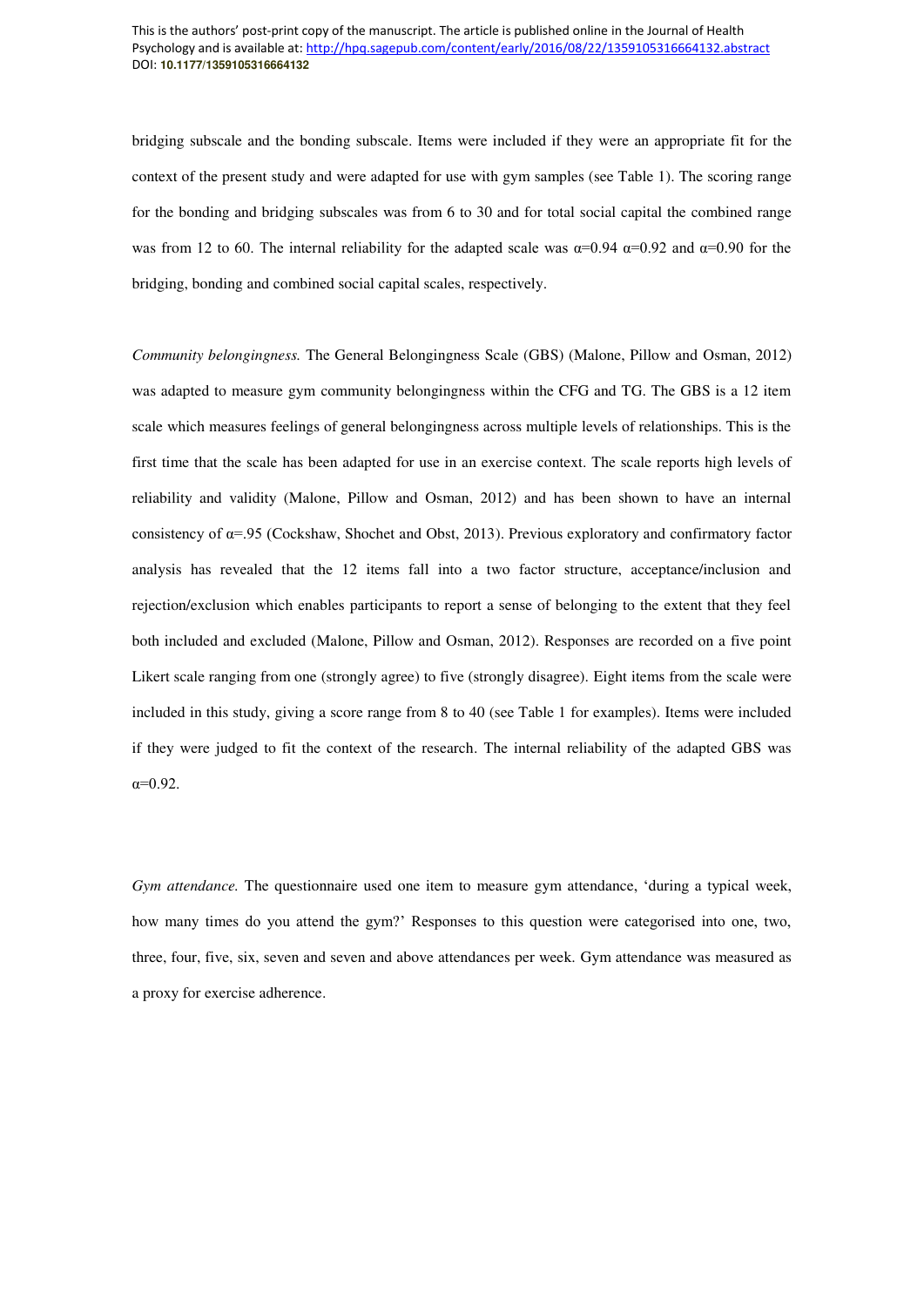**Table 1.** Original and adapted questionnaire items to measure social capital and community belongingness.

| <b>Internet Social Capital Scale (Williams, 2006)</b>                                                                                                                               |                                                                                                                                                                               |  |
|-------------------------------------------------------------------------------------------------------------------------------------------------------------------------------------|-------------------------------------------------------------------------------------------------------------------------------------------------------------------------------|--|
| Original Item                                                                                                                                                                       | Adapted Item                                                                                                                                                                  |  |
| <b>Bridging Subscale</b>                                                                                                                                                            |                                                                                                                                                                               |  |
| Interacting with people online/offline makes me<br>interested in things that happen outside of my town<br>Interacting with people online/offline makes me<br>want to try new things | Interacting with people from the gym makes me<br>interested in things that happen outside of my gym<br>Interacting with people from my gym makes me<br>want to try new things |  |
| <b>Bonding Subscale</b>                                                                                                                                                             |                                                                                                                                                                               |  |
| There are several people online/offline I trust to<br>help solve my problems                                                                                                        | There are several people from the gym I trust to<br>help solve my problems                                                                                                    |  |
| There is someone online/offline I can turn to for<br>advice about making very important decisions                                                                                   | There is someone from the gym I can turn to for<br>advice about making very important decisions                                                                               |  |
| The General Belongingness Scale (GBS) (Malone, Pillow and Osman, 2012)                                                                                                              |                                                                                                                                                                               |  |
| Original Item                                                                                                                                                                       | Adapted Item                                                                                                                                                                  |  |
| Acceptance/inclusion                                                                                                                                                                |                                                                                                                                                                               |  |
| When I am with other people, I feel included                                                                                                                                        | When I am at the gym I feel included                                                                                                                                          |  |
| I have close bonds with family and friends                                                                                                                                          | I have close bonds with people at the gym                                                                                                                                     |  |
|                                                                                                                                                                                     |                                                                                                                                                                               |  |
| Rejection/exclusion                                                                                                                                                                 |                                                                                                                                                                               |  |
| I feel like an outsider                                                                                                                                                             | I feel like an outsider at my gym                                                                                                                                             |  |
| I feel as if people do not care about me                                                                                                                                            | I feel as if people do not care about me at my gym                                                                                                                            |  |

# *Data analyses*

Total scores were computed for social capital and the social capital subscales (bridging and bonding) and community belongingness. T-test analyses were used to explore the levels of social capital, community belongingness and gym attendance across the samples. Pearson's correlation analyses were used to explore associations between social capital, community belongingness and gym attendance. A linear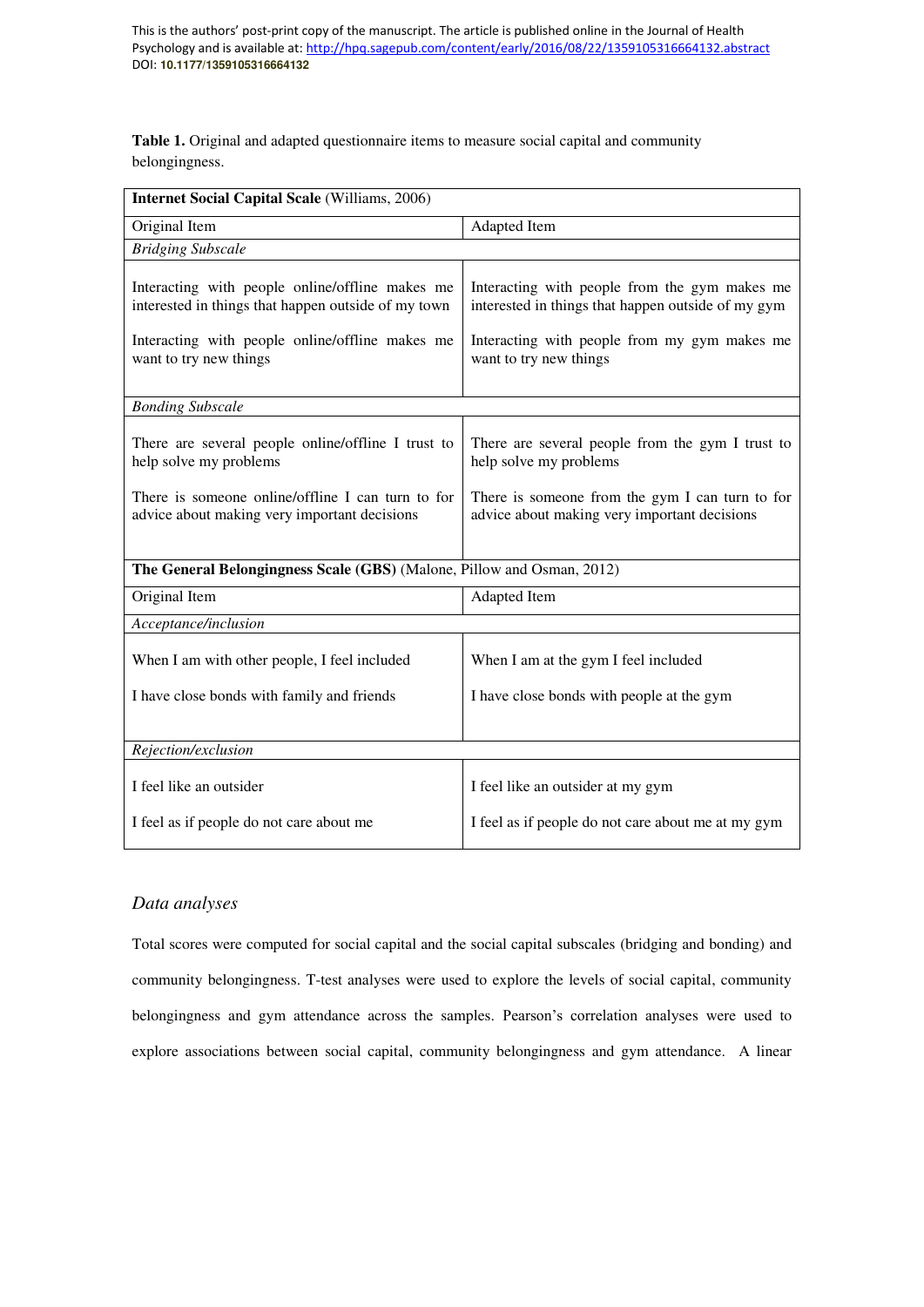regression model was conducted to examine associations between gym type, social capital, community belongingness and gym attendance. Levene's test was used to check the variance for all t-tests conducted. All effect sizes were calculated by hand using the formula  $r = \sqrt{t^2 + 4}$  as cited in Field (2009). Benchmarks for effect size are indicated by Field (2009) to be, r=.1 for a small effect accounting for one percent of the total variance, r=.3 for a medium effect and nine percent variance and r=.5 for a large effect accounting for 25% total variance.

|                                                                                                  | <b>CrossFit gym</b><br>members $(n=50)$ | <b>Traditional gym</b><br>members $(n=50)$ |
|--------------------------------------------------------------------------------------------------|-----------------------------------------|--------------------------------------------|
| <b>Sex</b>                                                                                       |                                         |                                            |
| Male                                                                                             | 27                                      | 25                                         |
| Female                                                                                           | 23                                      | 25                                         |
| Age                                                                                              |                                         |                                            |
| 18-29 years                                                                                      | 24                                      | 12                                         |
| 30-39 years                                                                                      | 21                                      | 13                                         |
| 40-49 years                                                                                      | 4                                       | 15                                         |
| 50 plus years                                                                                    | $\mathbf{1}$                            | 10                                         |
|                                                                                                  |                                         |                                            |
| Length of gym membership                                                                         |                                         |                                            |
| <six months<="" td=""><td><math>\overline{4}</math></td><td><math>\overline{2}</math></td></six> | $\overline{4}$                          | $\overline{2}$                             |
| Six months - one year                                                                            | 10                                      | 5                                          |
| One - Two years                                                                                  | 21                                      | $\overline{4}$                             |
| > Two years                                                                                      | 15                                      | 39                                         |
|                                                                                                  |                                         |                                            |
| Type of gym activity                                                                             |                                         |                                            |
| Individual or independent                                                                        | 0                                       | 28                                         |
| activities                                                                                       |                                         |                                            |
| Group activities                                                                                 | 33                                      | 13                                         |
| Mix of individual and group<br>activities                                                        | 17                                      | 9                                          |

# **Table 2.** Sample characteristics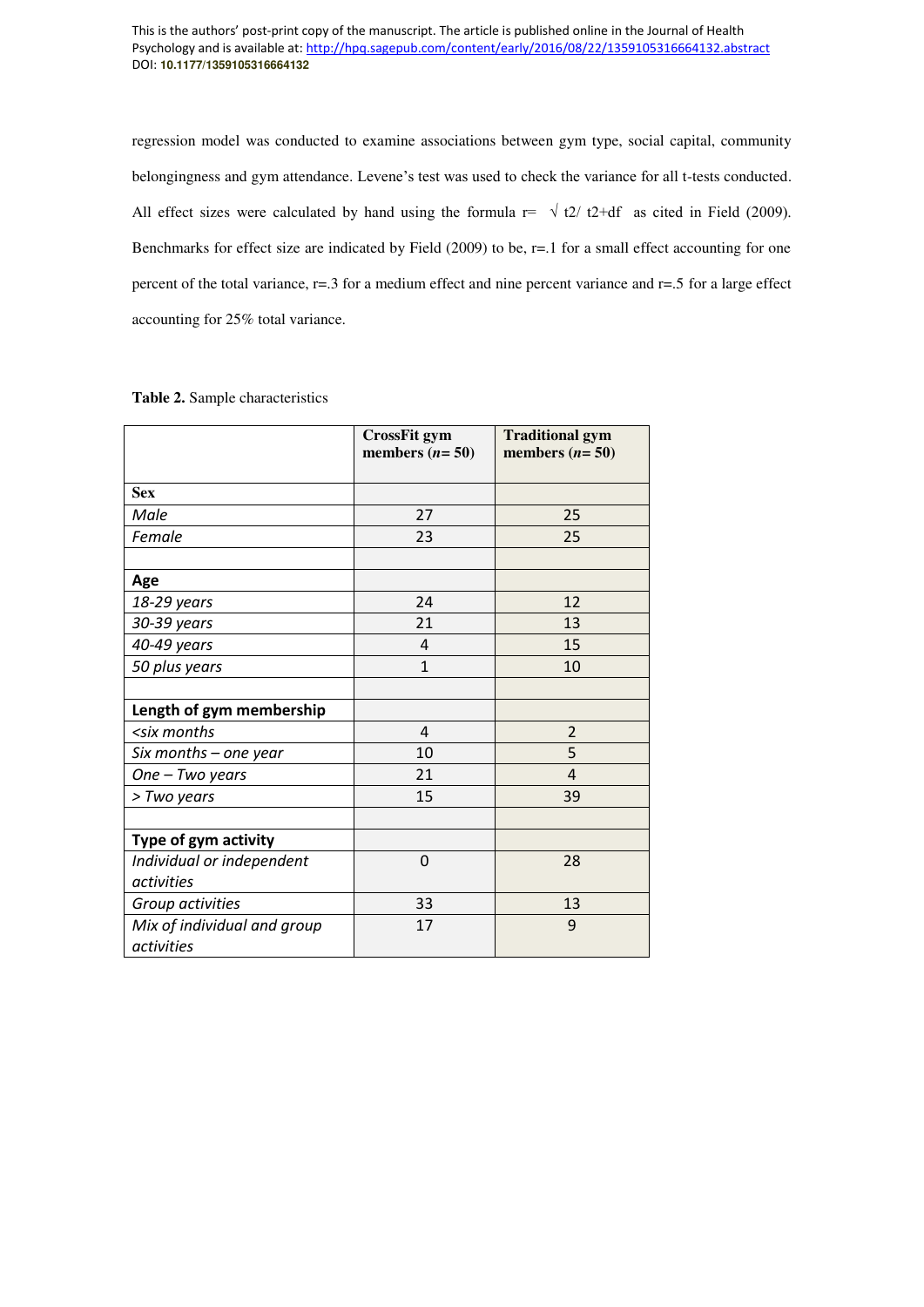# **Results**

# *Sample characteristics*

The sample characteristics are presented in Table 2. As can be seen, a higher proportion of younger members were found in the CFG sample. Chi-square analysis showed a significant association between age and gym type (*Χ*2=19.614, df (3), p< .001). Participants from the CFG included more new members (58% had been a member for two years and under), than the TG sample participants (22% had been a member for two years and under) of whom the majority had been a member from more than two years (78%).

# *Gym related characteristics*

Differences were identified in the way 'the majority of time was spent at the gym' between the CFG and TG samples. The CFG participants were more likely to engage in group training sessions than participants of the TG. Conversely participants from the TG were more likely to engage in individual/independent training sessions than participants from the CFG.

# *Social capital and community belongingness*

Social capital was found to be significantly higher in the CFG sample (M= 51.6, SE= .755) than in the TG sample (M= 39.3, SE= 1.44),  $t(74) = 7.5$ ,  $p=0.01$ ,  $r=$  .65. The CFG sample also showed significantly higher scores for both subscales of social capital; bridging (M= 27.1, SE= .340) t(69) = 7.52, p=.001, *r*= .67 than the TG sample (M= 21.1, SE= .724); and bonding (M= 24.4, SE= .581) t(87) = 6.07, p=.001, *r*= .54, than in the TG sample (M= 18.2, SE= .842). Additionally, feelings of community belongingness were found to be significantly higher in the CFG sample (M= 37.0, SE= .519) than in the TG sample (M= 30.6, SE= .837),  $t(82) = 6.51$ ,  $p=.001$ ,  $r=.58$ . All of the effect sizes for these findings were large (r>.5). These findings support the hypothesis that significantly higher levels of social capital and community belongingness would be exhibited by people who attend a CFG compared to people who attend a TG. As previously noted there were differences in the ages of participants across the two samples. Consequently,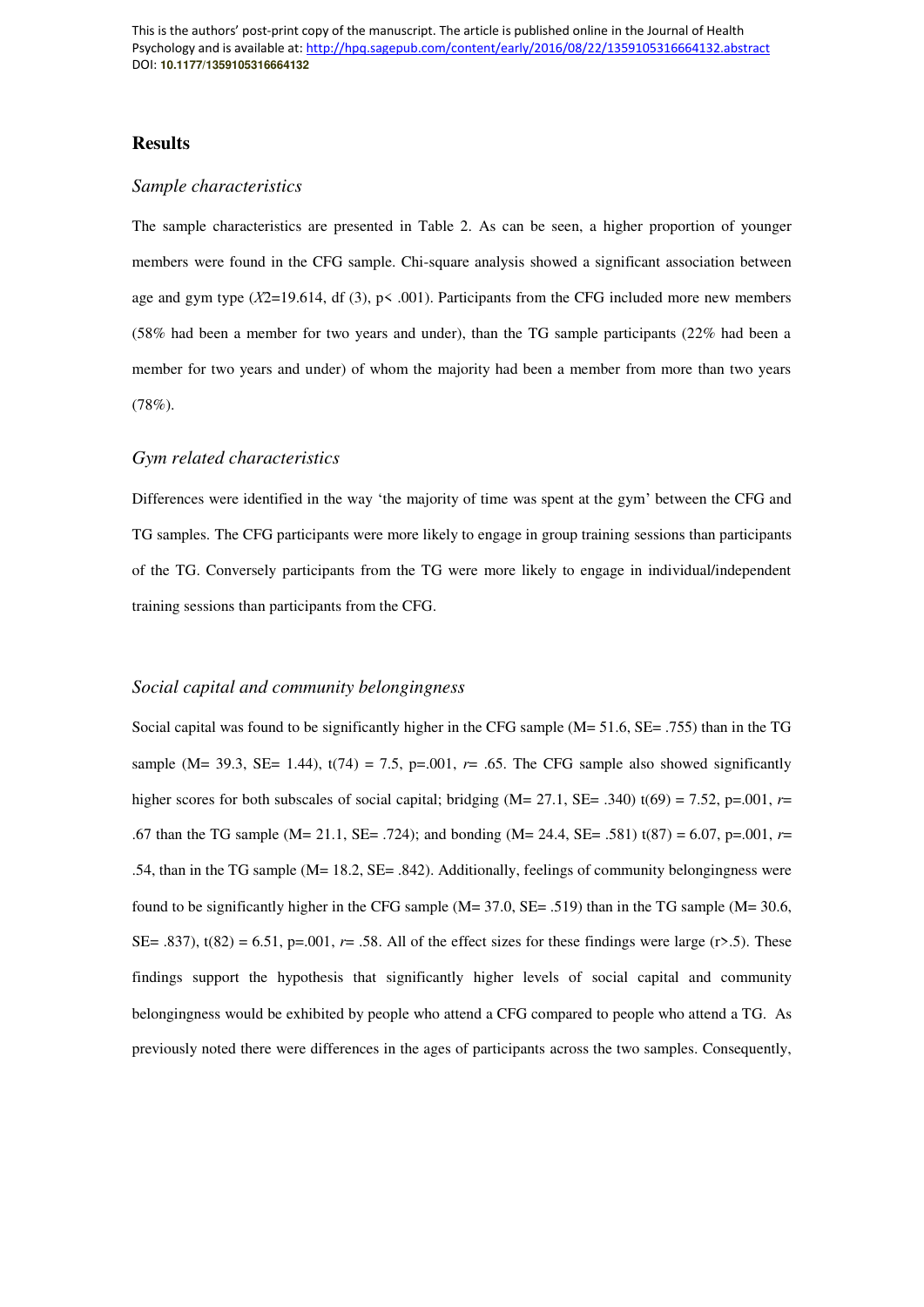the data were examined to explore whether these age differences may account for the observed differences in social capital and general belongingness scores by gym type. Inferential statistical analysis (such as ANCOVA) was not appropriate as the age category variable was not independent of the gym type variable (Field, 2009). However, the pattern of data demonstrated that ratings for all social capital and general belongingness scores were higher for CFG members compared with TG members for each of the individual age categories, see examples in Figures 1 and 2.

[Insert Figure 1 and 2]

## *Gym attendance*

There was no significant difference in gym attendance between gym types, members of the CFG sample attended the gym marginally more in a week  $(M= 4.94, SE= .21)$  than members of the TG sample  $(M=$ 4.58, SE= .23), t(98)= 1.134, p =.260. The majority of all participants attended the gym four or five times per week.

A Pearson's correlation analysis was conducted to establish whether there were significant relationships between attendance and the measures of social capital and community belongingness. Results showed a significant positive correlation between social capital and attendance  $(r = .28, p=.005)$ , such that as social capital increases weekly gym attendance also increases. Secondly, a significant positive correlation between attendance and community belongingness was also observed  $(r = .27, p=.007)$ . To establish if there was an association with gym type, a linear regression was conducted. This showed that social capital, community belongingness and gym type accounted for six percent of the variance in gym attendance  $(R^2 = 0.063)$ . An analysis of variance (ANOVA) indicated that the regression model is significantly better at predicting gym attendance than the mean value of gym attendance ( $F = 2,436$ , p=.016). However, neither social capital (b = .22, p> .05), community belongingness (b = .16, p> 0.05), or gym type ( $b = .10$ ,  $p > .05$ ) were found to be independent significant predictors of gym attendance. Therefore, despite support for the hypothesis that higher levels of social capital and community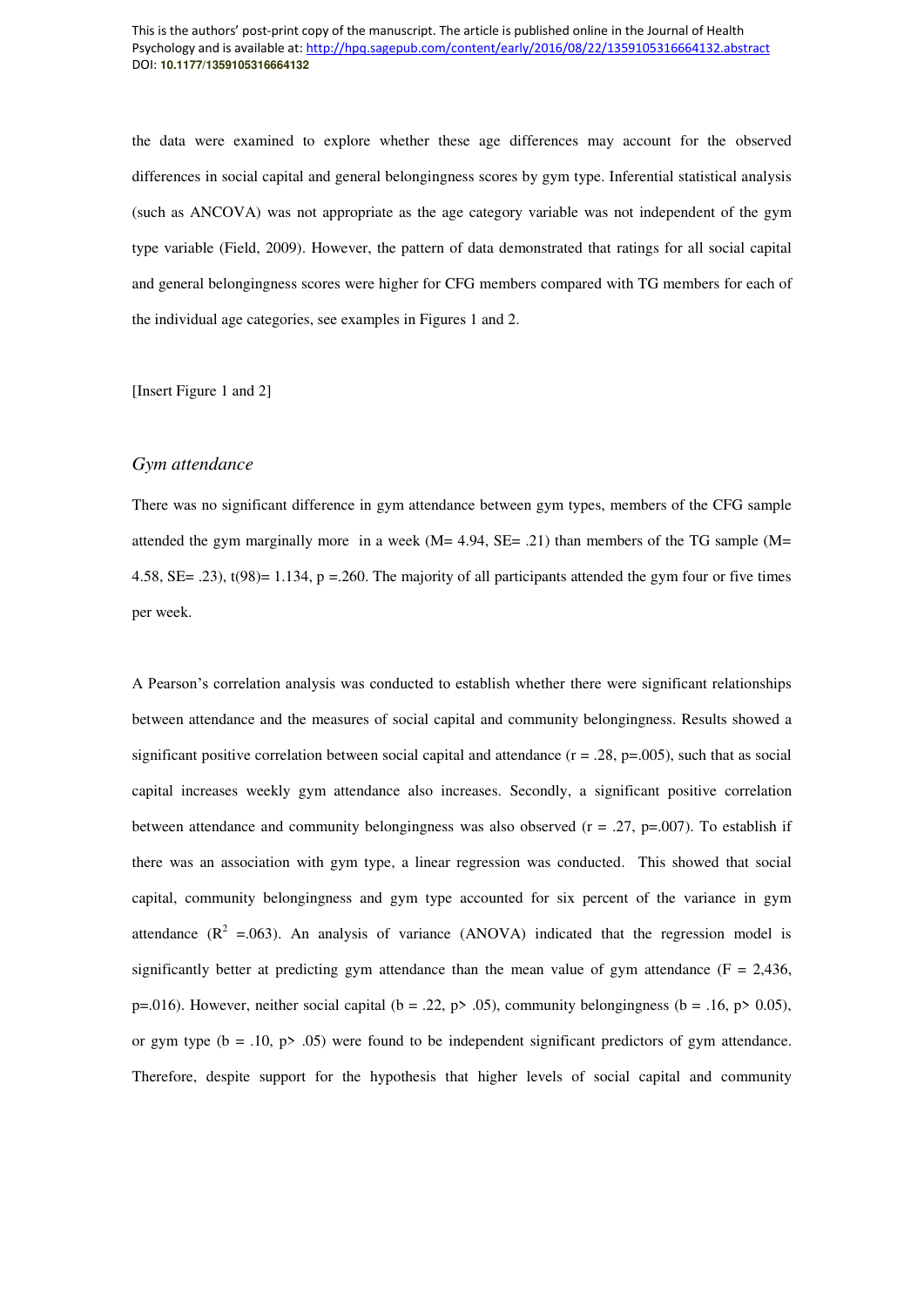belongingness are related to higher gym attendance, the hypothesis that CFG members would have higher gym attendance than TG members was not supported.

# **Discussion**

The present study is the first to compare social capital and community belongingness in relation to two gym types; a CrossFit gym and a traditional gym. As expected, based on the ethos of CrossFit, levels of group exercise were found to be higher within the CFG compared to the TG where individual exercise was most common. It was hypothesised that the group exercise model and process of group induction of new members in the CFG would be represented by higher levels of social capital and community belongingness within the CFG sample compared to the TG sample. The results supported these hypotheses with CFG members reporting significantly higher levels of social capital on both the bridging and bonding subscales of social capital as well as significantly higher levels of community belongingness. This finding suggests that the group exercise model and group induction process within the CFG may provide greater opportunity for diverse social networking (bridging) as well as opportunity for deeper friendship development (bonding) compared to the TG. It could therefore be argued that the group exercise model offered in the CFG may provide an environment more open to social interaction and feelings of social identity. It should also be acknowledged that it may also be true that individuals who are more open to social interaction are more attracted to the CrossFit gym model.

Based on existing research suggesting that a lack of social support is linked to drop out from exercise (Williams et al., 2007), in addition to evidence that belonging to a socially supportive group increases adaptive health behaviours (Dowd et al., 2014), it was predicted that members of the CFG would have higher attendance rates than members of the TG. However, a significant difference was not found in gym attendance between the two samples meaning that this hypothesis was unsupported. An explanation for this finding could be that previous research such as Williams et al. (2007) was conducted on sample of non-exercisers up taking exercise as a new behaviour change, whereas the participants in this study were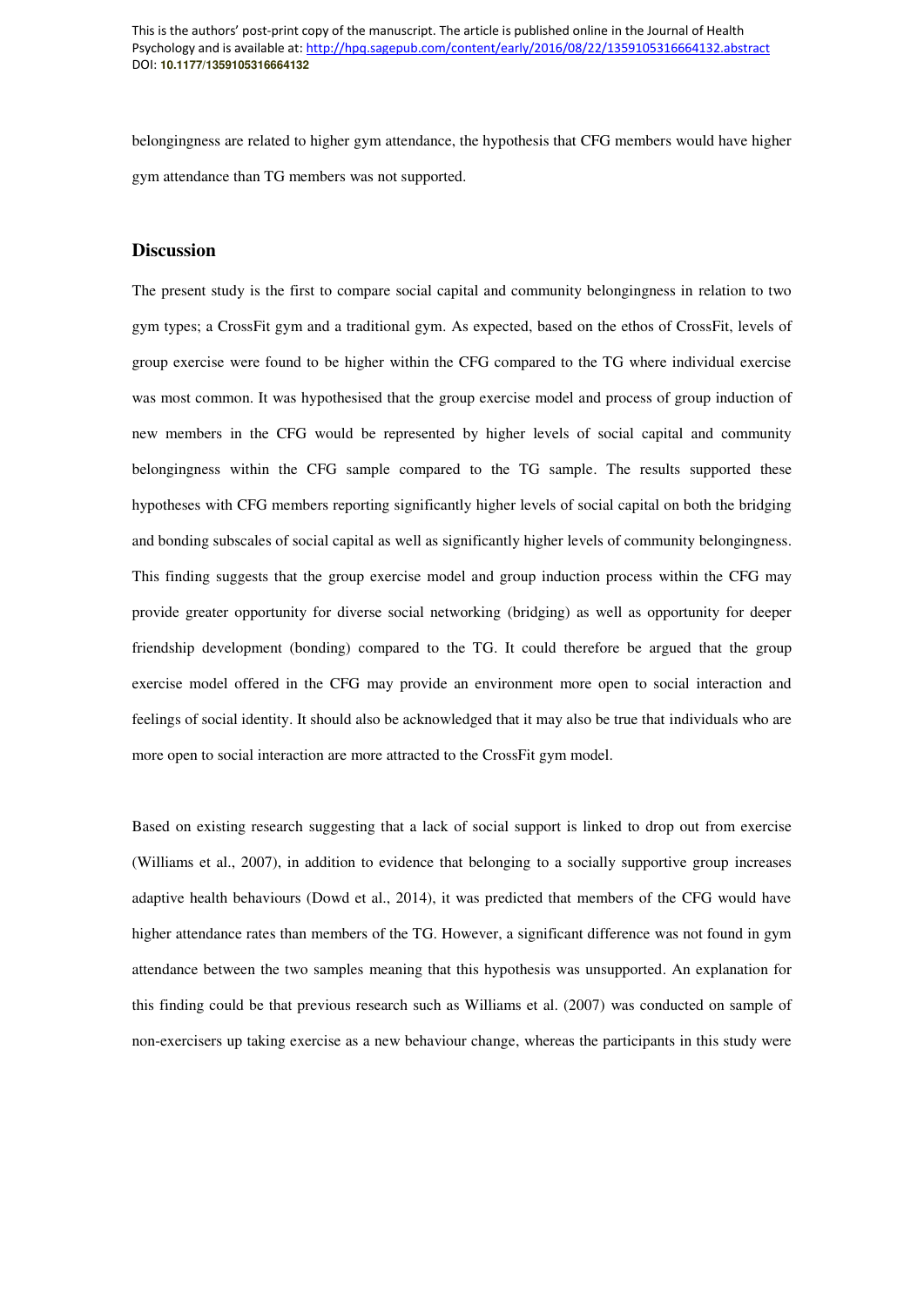already active gym members. In addition, Williams et al's participants experienced recognised comorbidities which could have influenced dropout rates.

Participants in the present study were asked to record how long they had been a member of their respective gyms. Results showed that a higher number of participants from the TG had memberships for more than two years whereas the CFG had a higher amount of newer members. Based on this finding it could be argued that the TG members had a longer time to engage in social capital and community building opportunities and yet TG members reported lower feelings of social capital and community belongingness than CFG members. Conversely, differing age distributions were apparent among the two samples, the TG participants were found to be older than the CFG participants. Lifespan research suggests that younger adults typically work harder at building social networks whilst older generations are more likely to narrow their social networks (Sigelman and Rider, 2012). Therefore, it could be suggested that the younger sample seen in the CFG are more open to social interactions than the older sample of the TG. The unbalanced age distribution of the CFG and TG sample highlights a limitation of the research. However, the pattern of data suggest the differences in social capital and belongingness scores exist even when comparing within each age category. Further investigation is needed to confirm whether age is a mediating factor in the relationship between gym type and levels of social capital and belongingness. The differences in age distribution may be a reflection of the type of exercise offered or the facilities available (e.g. a crèche is available at the TG). This study did not aim to explore the factors underlying the choice of gym or how this impacted on feelings of belongingness but simply aimed to observe whether differences in community belongingness exist. Exploring the reasons underlying the choice of gym would be a useful area for future study.

Positive correlations were observed between gym attendance and the measures of social capital and community belongingness. A linear regression was conducted to establish whether gym type along with social capital and community belongingness was a predictor of gym attendance. Only 6% of the variance in gym attendance was accounted for by social capital, community belongingness and gym type,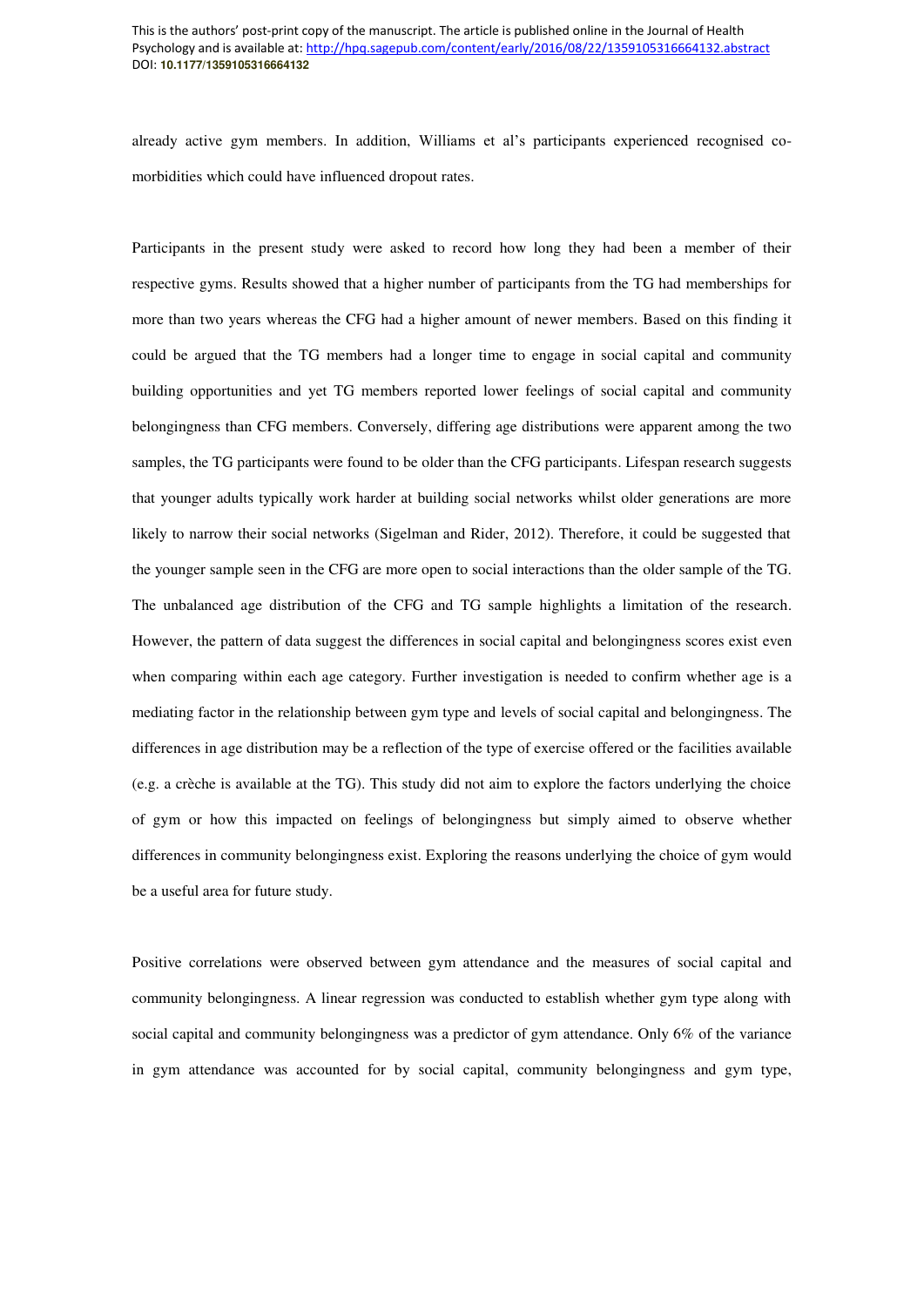indicating that 94% of the variation in gym attendance cannot be explained by these three factors and other variables are influencing gym attendance. The present research has considered belongingness as a key differentiator between the CFG and TG models but recognises that many other differences are present between the two models which may account for other variance in the prediction of gym attendance. Individual factors in motivation, and other personal barriers and facilitators may account for some of this variance (Biddle et al., 2015); unfortunately limitations in the sample size of this study prevented mediation analyses to explore the effect of motivation. There is also scope for future research exploring the novel gym environment of a CFG such as differences in the physical environment of the two gym types. For example, there are abundant mirrors present in TGs whereas CFGs do not usually contain mirrors; previous research suggests that exercising in front of mirrors can have a negative impact on feeling states in women (Martin-Ginis and Jung, 2003) and increased self-focus and higher body image concerns (Katula, McAuley, Mihalko and Bane, 1998).

This study was the first to empirically investigate differences in social capital and belongingness between different gym types. As an exploratory study with a cross-sectional design and a relatively small sample, the conclusions are limited to associations. Nevertheless, the higher levels of social capital and belongingness felt by CFG members suggest the potential for further research. Experimental research would help establish cause and effect relationships rather than associative relationships between social capital, community belongingness and gym attendance as seen in the present cross-sectional design. The CFG and TG participating in this research were in close proximity to each other and with similar membership fees suggesting that the socioeconomic catchment for participants was the same; however, a limitation of the study was that no socioeconomic data were collected from the participants. Another limitation of the study was that participants were recruited from only one example of a CFG and one TG, thus the generalisation of these findings to other CFGs and TGs is limited. Future research could recruit participants from a range of CFGs and TGs to see if the findings of the present research can be generalised to other examples of these gym types.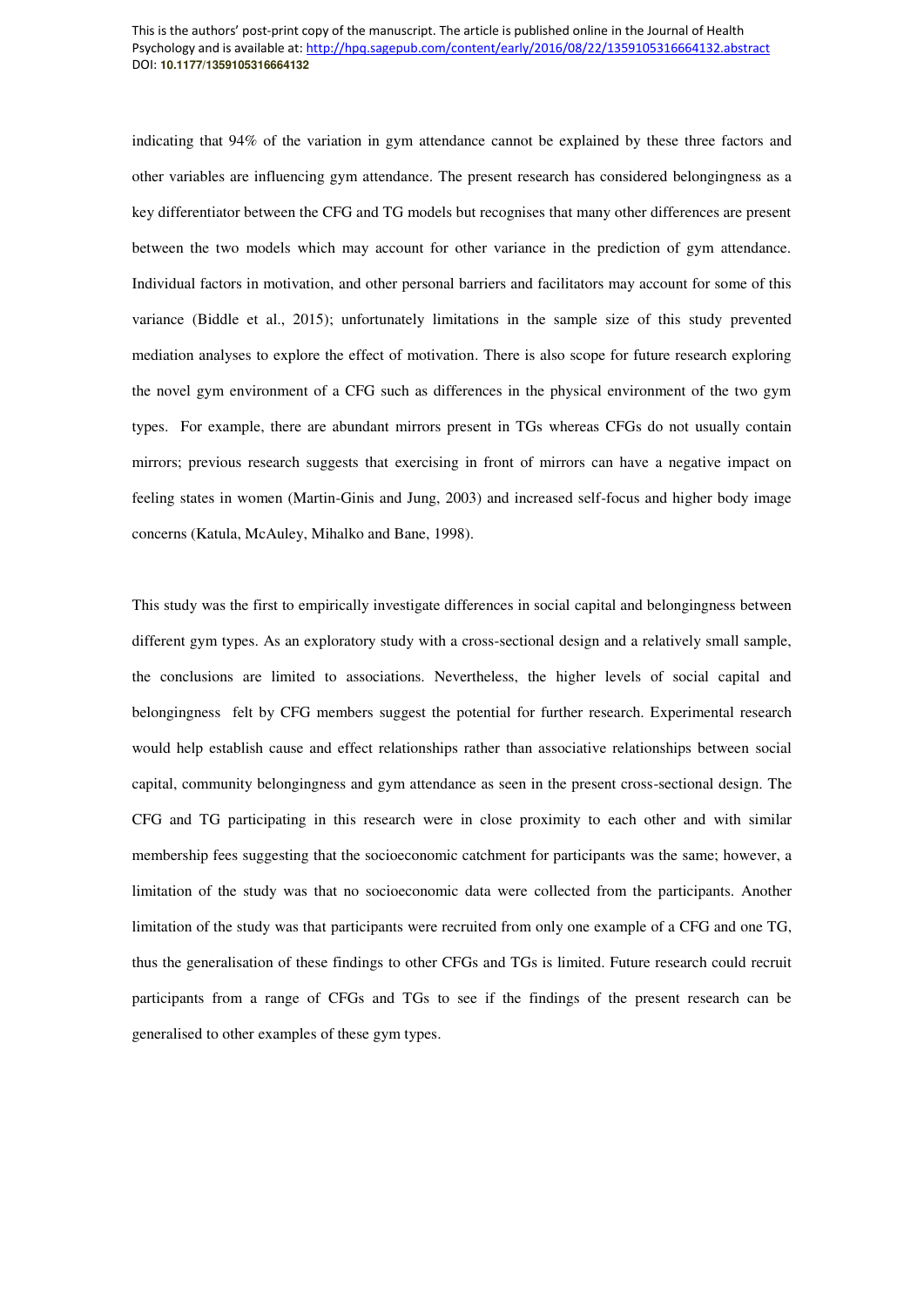This study is the first piece of research to provide support for the claim that the CrossFit gym model may offer a greater level of community ethos compared with a traditional gym. Specifically, members of a CrossFit gym had higher levels of social capital and feelings of community belongingness than members of a similar traditional gym. However, given the exploratory nature of this study further research is needed to investigate the impact of the social context of gym-based programmes on exercise adherence. For example, it would be useful to evaluate how a 'sense of community' might affect motivation or selfefficacy in gym members and the subsequent impact on exercise adherence. Given the high dropout rates for gym-based exercise programmes, the present study and future related research could be invaluable in efforts to support individuals to adhere to exercise in the long term.

#### **Acknowledgements**

The authors wish to thank the CrossFit gym manager and the traditional gym manager for allowing the research to be conducted on their premises, in addition to the gym members for agreeing to participate in the study. Health and Care Research Wales Workforce are also thanked for supporting the first author during the study. The input of the second author was undertaken with the support of The Centre for the Development and Evaluation of Complex Interventions for Public Health Improvement (DECIPHer), a UKCRC Public Health Research Centre of Excellence. Joint funding (MR/KO232331/1) from the British Heart Foundation, Cancer Research UK, Economic and Social Research Council, Medical Research Council, the Welsh Government and the Wellcome Trust, under the auspices of the UK Clinical Research Collaboration, is gratefully acknowledged.

## **Funding**

This research received no specific grant from any funding agency in the public, commercial, or not-forprofit sectors.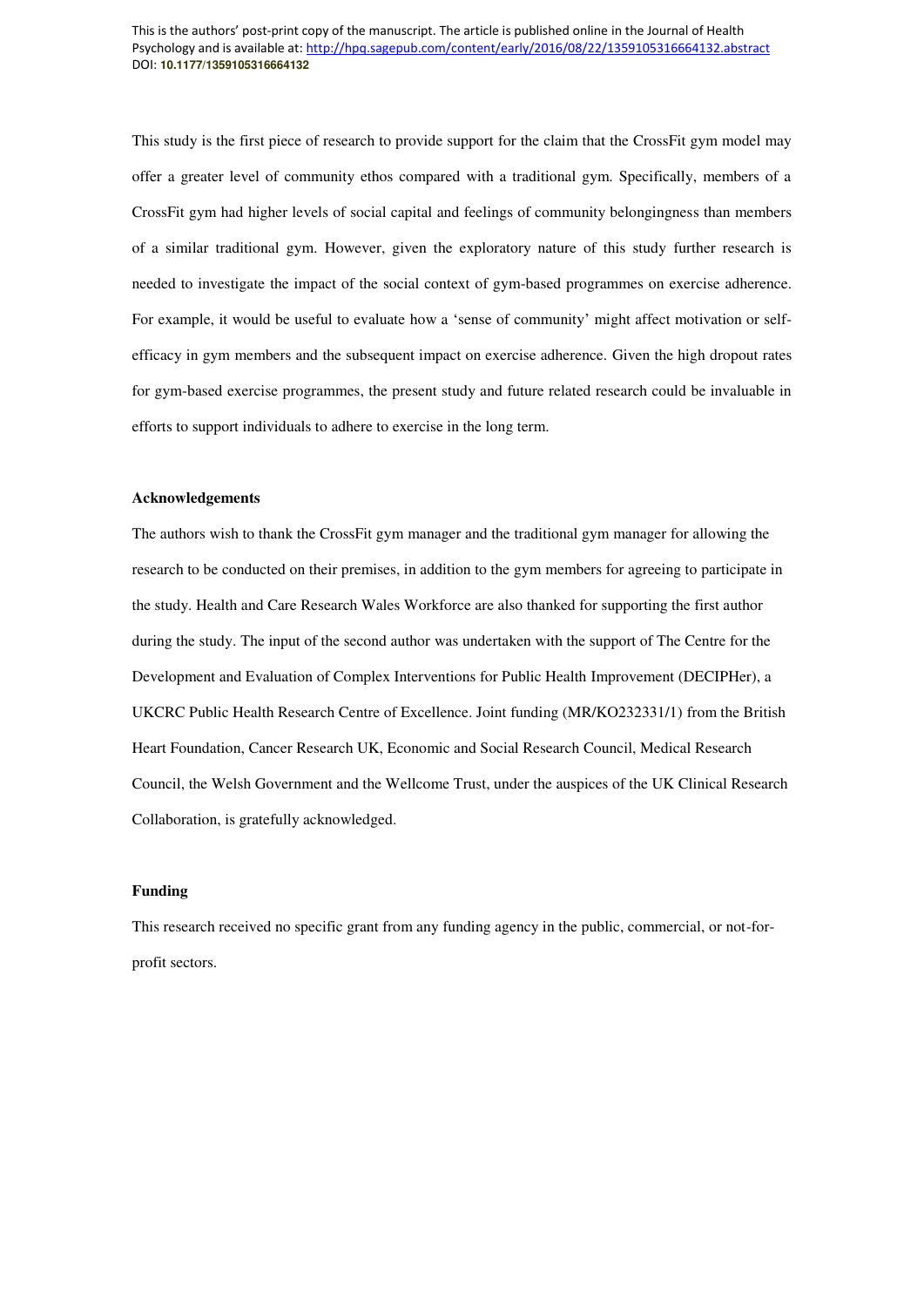#### **References**

Asmundson GJG, Fetzner MG, DeBoer LB, Powers MB, Otto MW and Smits JAJ (2013) Let's get physical: A contemporary review of the anxiolytic effects of exercise for anxiety and its disorders. *Depression & Anxiety* 30(4) 362-373.

Biddle SJH, Mutrie N and Gorley T (2015) *Psychology of Physical Activity: Determinants, Well-being and Interventions* (3rd Edition). London: Routledge.

Buckley J (2014) Exercise self-efficacy intervention in overweight and obese women. *Journal of Health Psychology* Epub ahead of print 21 August, 2014. DOI:10.1177/1359105314545096

Burns GN, Jasinski D, Dunn SC and Fletcher D (2012). Athlete identity and athlete satisfaction: The nonconformity of exclusivity. *Personality and Individual Differences* 52(3): 280-284.

Cockshaw, WD, Shochet IM and Obst PL (2013) General belongingness, workplace belongingness, and depressive symptoms. *Journal of Community & Applied Social Psychology*, 23 (3): 240–25.

Cooper LB, Mentz RJ, Sun JL, Schulte PJ, Fleg JL, Cooper LS, Pina IL, Leifer ES, Kraus WE, Whellan DJ, Keteyjan SJ and O'Connor CM (2015) Psychosocial Factors, Exercise Adherence, and Outcomes in Heart Failure Patients: Insights From Heart Failure: A Controlled Trial Investigating Outcomes of Exercise Training (HF-ACTION). *Circulation Heart Failure* 8(6): 1044-1051.

Friedenreich CM, Wang Q, Neilson HK, Kopciuk KA, McGregor SE, Courneya KS. (2016) Physical Activity and Survival After Prostate Cancer. European Urology. 2016 Jan 7.

CrossFit. (2016) CrossFit Maps. Available at: http://map.crossfit.com/ (Accessed on 12 January 2016).

Deci E and Ryan R (Eds.) (2002) *Handbook of Self-Determination Research*. New York: University of Rochester Press.

Dishman RK, Sallis JF and Orenstein DR (1985) The determinants of physical activity and exercise. *Public Health Reports* 100(2): 158-171.

Dowd AJ, Schmader T, Sylvester BD, Jung ME, Zumbo BD, Martin LJ and Beauchamp MR (2014) Effects of social belonging and task framing on exercise cognitions and behaviour. *Journal of Sport and Exercise Psychology* 36(1): 80-92.

Field A (2009) *Discovering Statistics using SPSS* (3rd edition). London: SAGE Publications Limited.

Flora PK, Brawley L, Sessford JD, Cary, MA and Gyurcsik NC (2015) Predicting planned physical activity of individuals with arthritis: A self-regulatory perspective. *Journal of Health Psychology*. Epub ahead of print 12 May 2015. DOI: 10.1177/1359105315583370.

Haslam SA, Jetten J, Postmes T and Haslam C (2009) Social identity, health and wellbeing: An emerging agenda for applied psychology. *Applied Psychology: An International Review* 58(1): 1-23.

Josefsson T, Lindwall M and Archer T. Physical exercise intervention in depressive disorders: Metaanalysis and systematic review. *Scandinavian Journal of Medicine & Science in Sports* 24(2): 259-272.

Katula, JA, McAuley E, Mihalko SL and Bane SM (1998) Mirror, mirror on the wall: Exercise environment influences on self-efficacy. *Journal of Social Behaviour and Personality* 13(2): 319-332.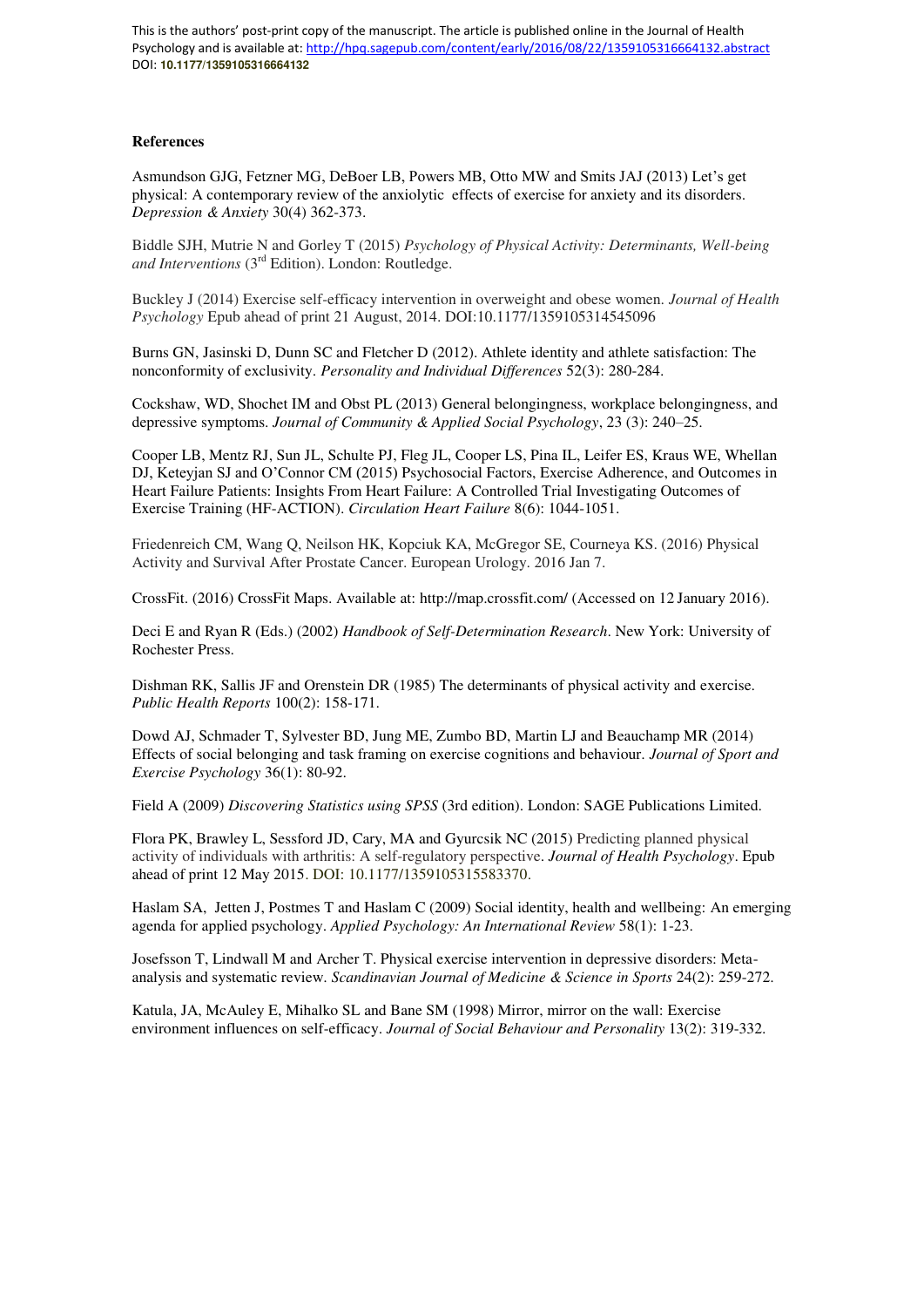Kokkinos, P (2012). Physical Activity, Health Benefits, and Mortality Risk. *ISRN Cardiology*. 2012: 718789. Epub http://doi.org/10.5402/2012/718789.

Laverie DA (1998) Motivations for ongoing participation in a fitness activity. *Leisure Sciences* 20(4): 277-302.

Lee RM and Robins SB (1998) The relationship between social connectedness and anxiety, self esteem and social identity. *Journal of Counselling Psychology* 45(3): 338-345.

McAuley E and Blissmer B (2000) Self-efficacy determinants and consequences of physical activity. *Exercise and Sport Sciences Reviews* 28(2): 85-88.

Macera CA, Hootman JM and Sniezek JE (2003) Major public health benefits of physical activity. *Arthritis and Rheumatism* 49(1): 122-128.

Maher JP, Doerksen SE, Elavsky S, Hyde A., Pincus AL, Ram N and Conroy DE (2013). A daily analysis of physical activity and satisfaction with life in emerging adults. *Health Psychology* 32(6): 647-656.

Malone GP, Pillow DR and Osman A (2012) The general belongingness scale (GBS): Assessing achieved belongingness. *Personality and Individual Differences* 52: 311-316.

Markman A (2012) It is motivating to belong to a group. *Psychology Today.* Available at http://www.psychologytoday.com/blog/ulterior-motives/201203/it-is-motivating-belong-group (Accessed on 21 January 2014).

Martin-Ginis KA, Jung ME and Gauvin L (2003) To see or not to see: Effects of exercising in mirrored environments on sedentary women's feeling states and self efficacy. *Health Psychology* 22(4): 354-361.

Matsumoto H and Tekenaka K (2004) Motivational profiles and stages of exercise behaviour change. *International Journal of Sport and Health Sciences* 2 :89-96.

Molloy GJ, Dixon D, Hamer M. and Sniehotta FF (2010) Social support and regular physical activity: Does planning mediate this link? *British Journal of Health Psychology* 15(4): 859-870.

NatCen Social Research (2015) *Welsh Health Survey, 2013*. [data collection]. UK Data Service. SN: 7632,<http://dx.doi.org/10.5255/UKDA-SN-7632-1>(accessed 11 Jan 2015).

National Health Service Choices (2013) *Physical Activity Guidelines for Adults*. Available at: http://www.nhs.uk/Livewell/fitness/Pages/physical-activity-guidelines-for-adults.aspx (Accessed 30 May 2014).

Partridge JA, Knapp BA and Massengale BD (2014) An investigation of motivational variables in CrossFit facilities. *The Journal of Strength and Conditioning Research* 28(6): 1714-1721.

Pinho JC and Soares AM (2015) Response to advertising on online social networks: The role of social capital. *International Journal of Consumer Studies* 39: 239-248.

Public Health England (2013) Government consultations: Developing a national physical activity approach. Available at: https://www.gov.uk/government/consultations/development-of-a-nationalphysical-activity-approach (Accessed 30 May 2014).

Putnam RD (2000*) Bowling alone: The collapse and revival of American community*. New York: Simon & Schuster.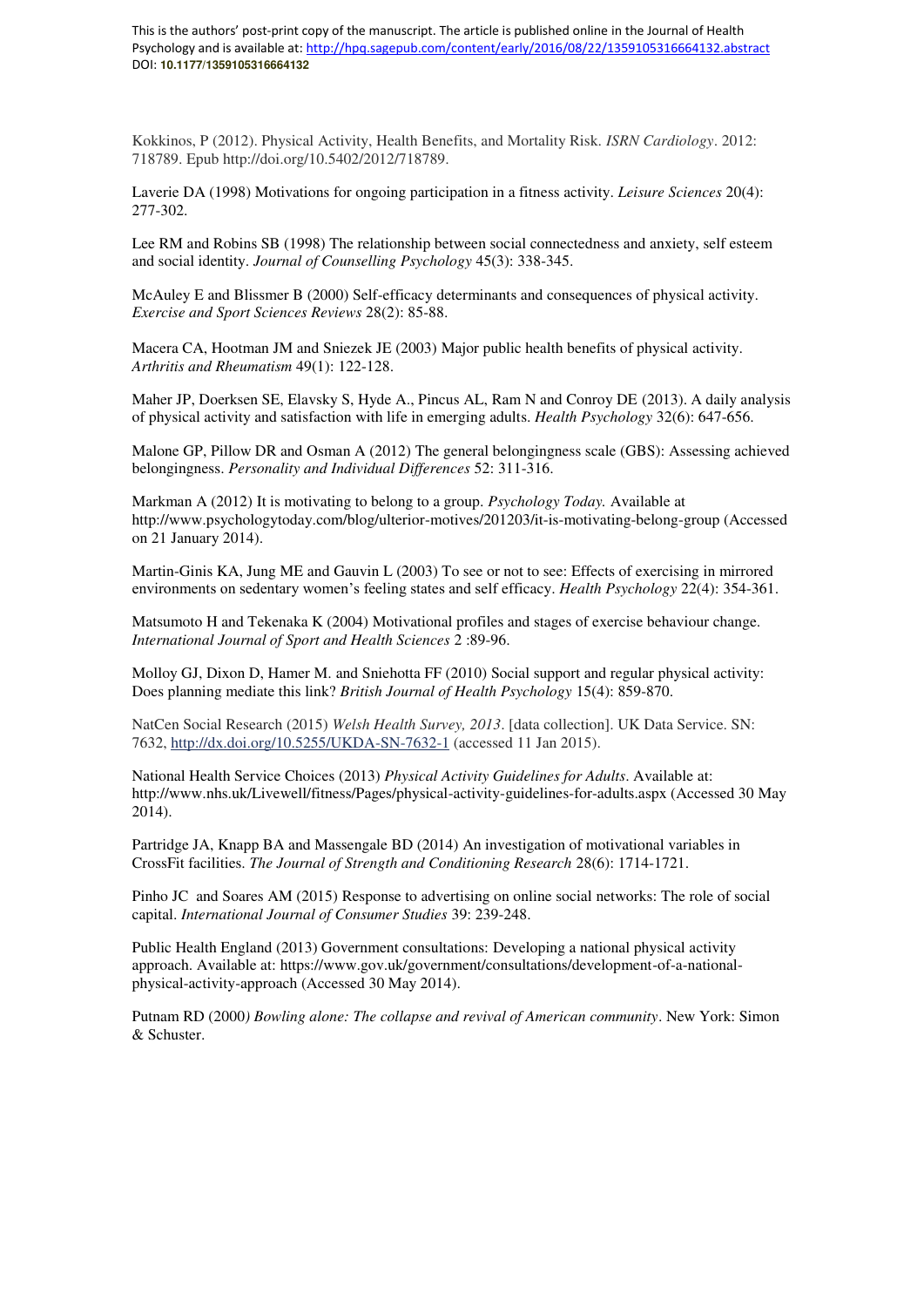Reiner M, Niermann C, Jekauc D and Woll A (2013) Long-term health benefits of physical activity – a systematic review of longitudinal studies. *BMC Public Health* 13: 813.

Resnick B, Orwig D, Magaziner J and Wynne C (2002) The effect of social support on exercise behavior in older adults. *Clinical Nursing Research* 11(1): 52-70.

Sigelman CK and Rider EA (2012) *Life-span Human Development* (Eight Edition). Stanford: Cengage Learning.

Spink KS. and Carron AV (1992) Group cohesion and adherence in exercise classes. *Journal of Sport and Exercise Psychology* 14(1): 78-86.

Tajfel H and Turner JC (1986) The social identity theory of intergroup behaviour. In S Worchel and WG Austin (Eds.), *Psychology of Intergroup Relations* (pp. 7–24). Chicago: Nelson-Hall.

Walton GM, Cohen GL, Cwir D and Spencer SJ. (2012) Mere belonging: The power of social connections. *Journal of Personality and Social Psychology* 102(3): 513-532.

Warburton DER, Nicol CW, Bredin SSD (2006) Health benefits of physical activity: The evidence. *Canadian Medical Association Journal* 174(6): 801-809.

Williams D (2006) On and off the 'net: Scales for social capital in an online era. *Journal of Computer-Mediated Communication* 11(2): 593-628.

Williams NH, Hendry M, France B, Lewis R and Wilkinson C (2007) Effectiveness of exercise-referral schemes to promote physical activity in adults: A systematic review. *British Journal of General Practice* 57(545): 979-986.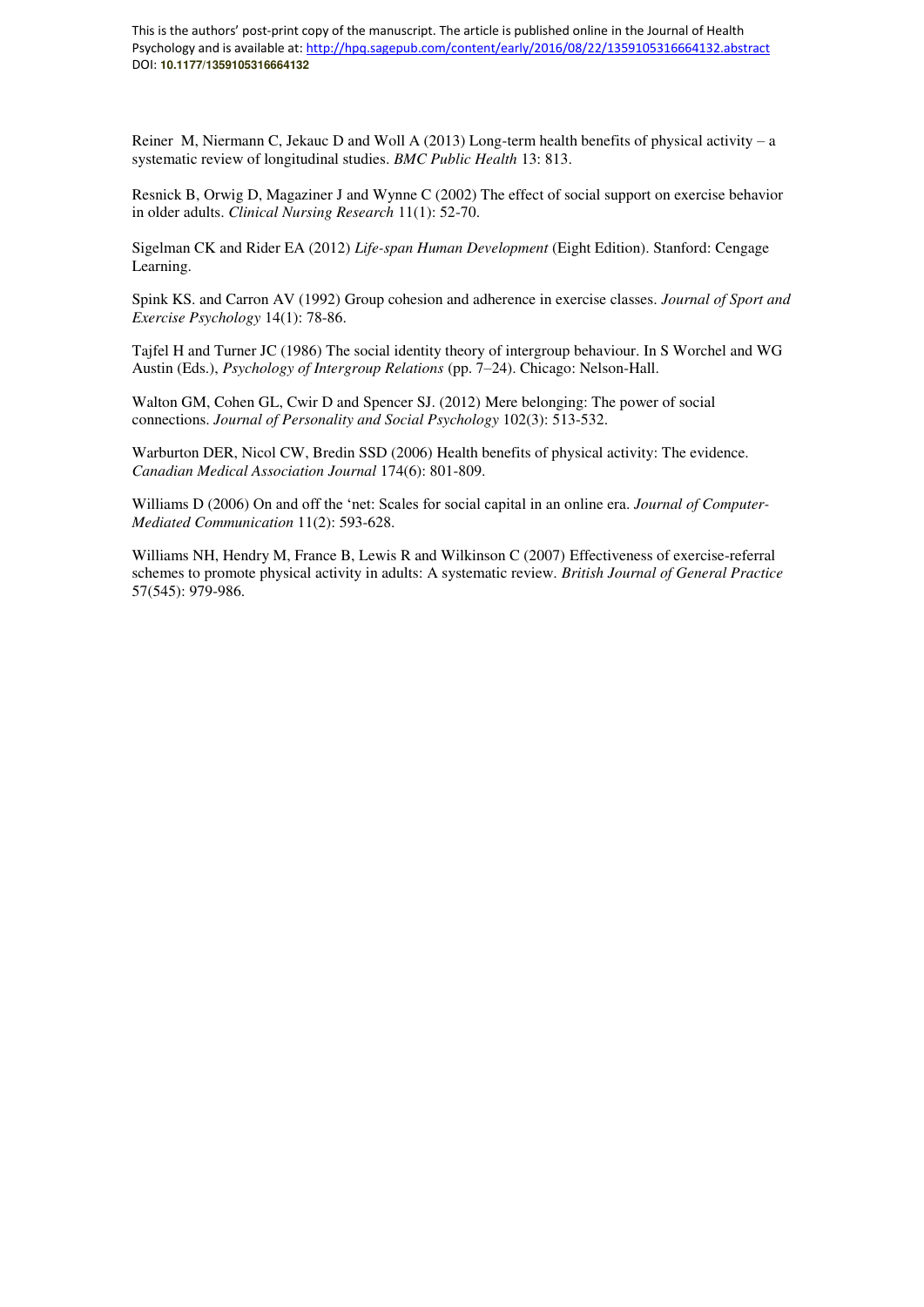Figure 1. Comparison of mean scores for total social capital by gym membership type for each age category



Error Bars: +/- 2 SE